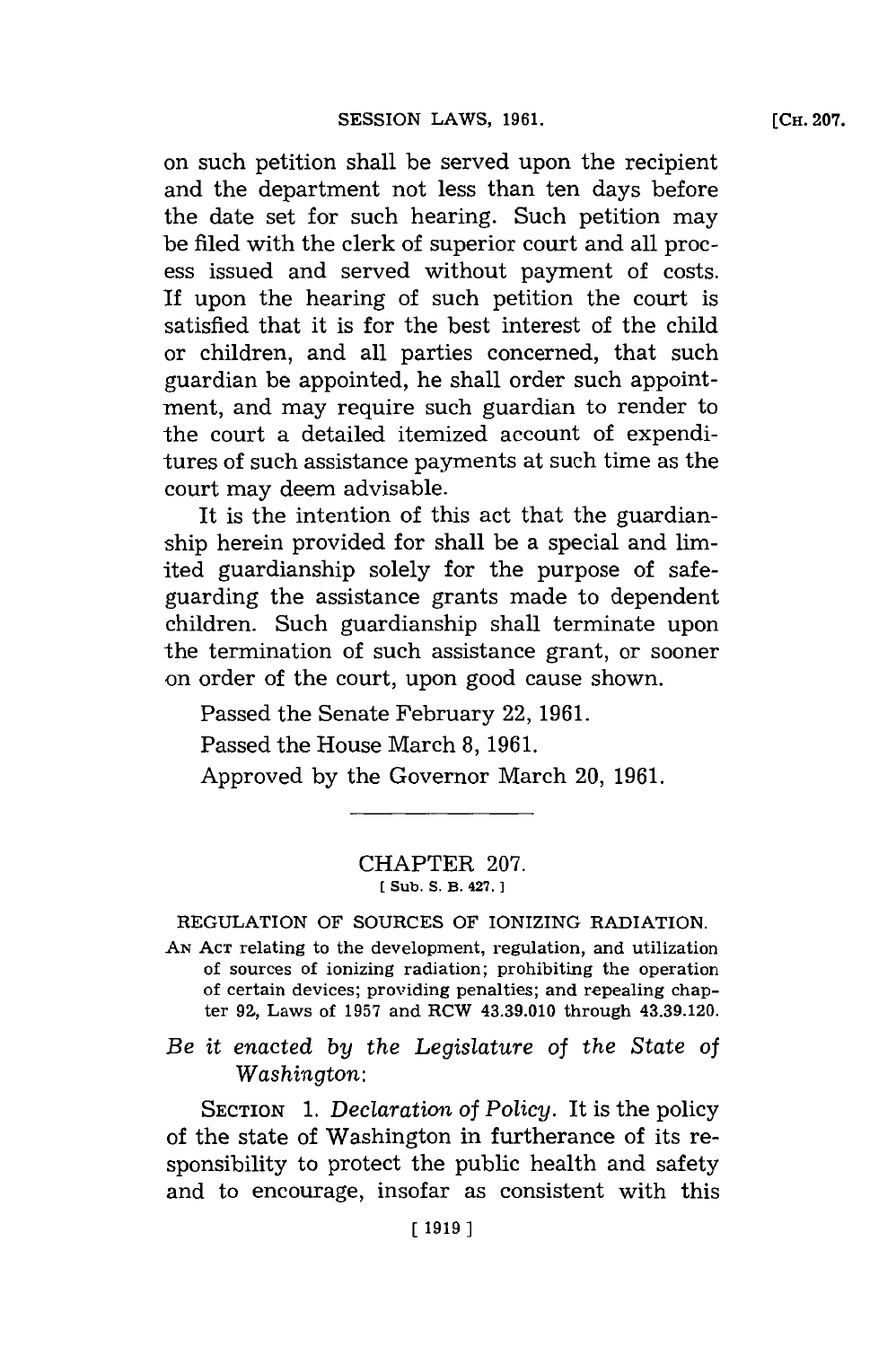**CH. 207.]**

responsibility, the industrial and economic growth of the state:

**(1)** To institute and maintain a regulatory program for sources of ionizing radiation so as to provide for (a) compatibility with the standards and regulatory programs of the federal government, **(b)** a single, effective system of regulation within the state, and (c) a system consonant insofar as possible with those of other states; and

(2) To institute and maintain a program to encourage widespread participation in the development and utilization of sources of ionizing radiation and atomic energy for peaceful purposes to the maximum extent consistent with the health and safety of the public.

**SEC.** 2. *Purpose.* It is the purpose of this act to effectuate the policies set forth in section **1 by** providing for:

**(1) A** program of effective regulation of sources of ionizing radiation for the protection of the public health and safety;

(2) **A** program to promote an orderly regulatory pattern within the state, among the states and between the federal government and the state and facilitate intergovernmental cooperation with respect to use and regulation of sources of ionizing radiation to the end that duplication of regulation may be minimized;

**(3) A** program to establish procedures for assumption and performance of certain regulatory responsibilities with respect to byproduct, source, and special nuclear materials;

(4) **A** program to permit maximum utilization of sources of ionizing radiation consistent with the health and safety of the public.

**SEC. 3.** *Definitions.* **(1)** *Byproduct material* means any radioactive material (except special nuclear material) yielded in or made radioactive **by**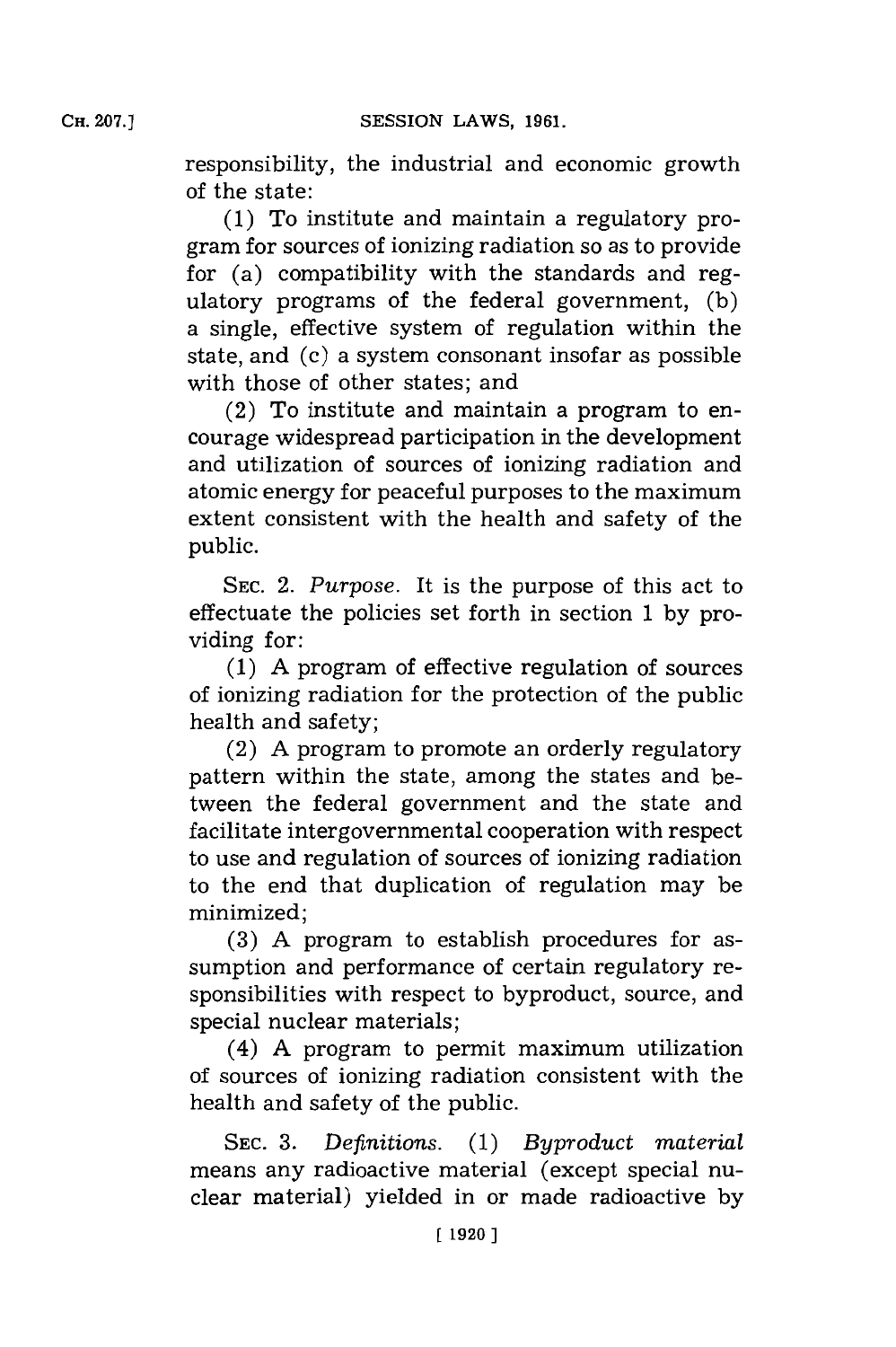exposure to the radiation incident to the process of producing or utilizing special nuclear material.

(2) *Ionizing radiation* means gamma rays and x-rays, alpha and beta particles, high-speed electrons, neutrons, protons, and other nuclear particles; but not sound or radio waves, or visible, infrared, or ultraviolet light.

**(3)** *Person* means any individual, corporation, partnership, firm, association, trust, estate, public or private institution, group, agency, political subdivision of this state, any other state or political subdivision or agency thereof, and any legal successor, representative, agent, or agency of the foregoing, other than the United States Atomic Energy Commission, or any successor thereto, and other than federal government agencies licensed **by** the United States Atomic Energy Commission, or any successor thereto.

(4) *Source material* means (a) uranium, thorium, or any other material which the governor declares **by** order to be source material after the United States Atomic Energy Commission, or any successor thereto, has determined the material to be such; or **(b)** ores containing one or more of the foregoing materials, in such concentration as the governor declares **by** order to be source material after the United States Atomic Energy Commission, or any successor thereto, has determined the material in such concentration to be source material.

**(5)** *Special nuclear material* means (a) plutonium, uranium **233,** uranium enriched in the isotope **233** or in the isotope **235,** and any other material which the governor declares **by** order to be special nuclear material after the United States Atomic Energy Commission, or any successor thereto, has determined the material to be such, but does not include source material; or **(b)** any material artificially enriched **by** any of the foregoing, but does not include source material.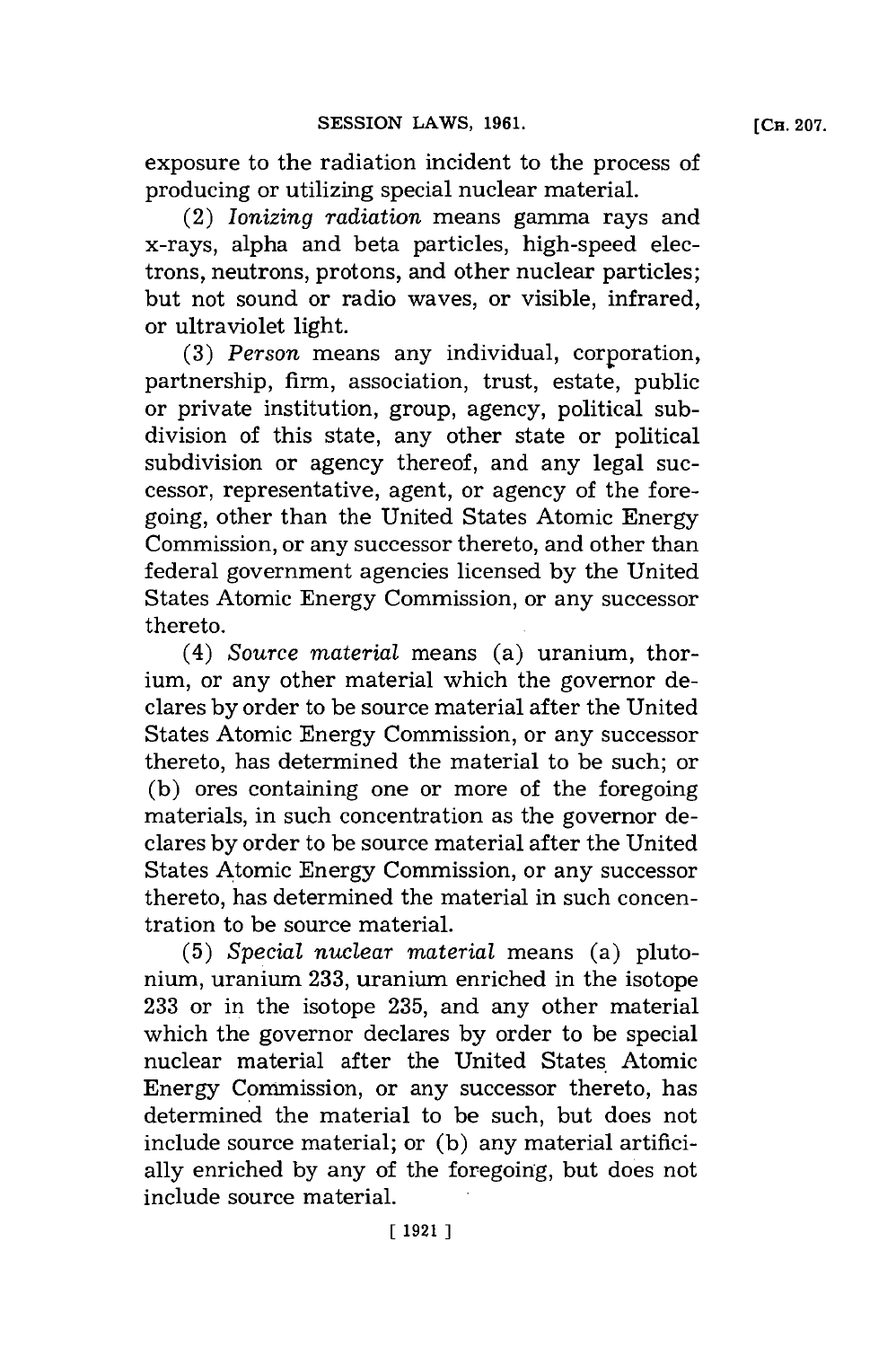*(6) Registration* means registration with the state department of health **by** any person possessing a source of ionizing radiation in accordance with rules, regulations and standards adopted **by** the department of health.

**(7)** *Radiation source* means any type of device or substance which is capable of producing or emitting ionizing radiation.

**SEC.** *4. Nuclear energy promotion and development.* The department of commerce and economic development is hereby designated as the agency of state government for the promotion and development of nuclear energy in this state. The department of commerce and economic development, **by** and through the director or his duly authorized officers or employees, shall, subject to the supervision and direction of the governor, have the following functions, powers, and duties:

**(1)** To advise the governor and the legislature with regard to the status of nuclear energy research, development, and education, and to make recommendations to the governor and the legislature designed to assure increasing progress in this field within the state.

(2) To advise and assist the governor and the legislature in developing and promoting a state policy for nuclear energy research, development, and education.

**(3)** To sponsor or conduct studies, collect and disseminate information, and issue periodic reports with regard to nuclear energy research, development, and education and proposals for further progress in the field of nuclear energy.

(4) To foster and support research and education relating to nuclear energy through contracts or other appropriate means of assistance.

**(5)** To gather, maintain, and disseminate available information concerning sites throughout the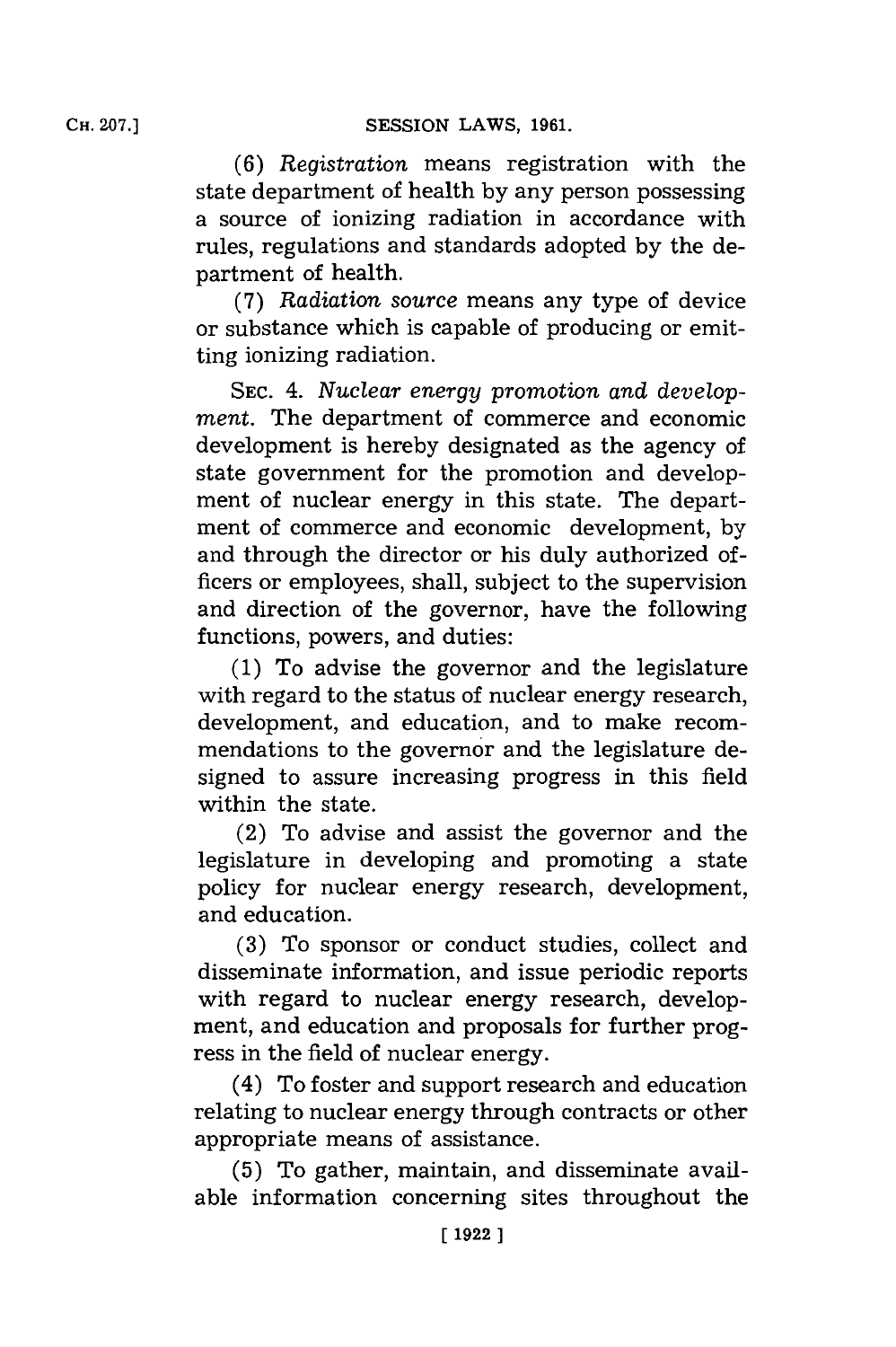state and the advantages of locating nuclear energy industries within the state.

**(6)** To keep the public informed with respect to nuclear energy development within the state and the activities of the state relating thereto.

**SEC. 5.** *State radiation control agency.* **(1)** The department of health is hereby designated as the state radiation control agency, hereinafter referred to as the agency.

(2) The director of the state department of health shall be director of the agency, hereinafter referred to as the director, who shall perform the functions vested in the agency pursuant to the provisions of this act.

**(3)** The agency shall appoint a State Radiological Control Officer, and in accordance with the laws of the state, fix his compensation and prescribe his powers and duties. Such officer shall be competent to evaluate radiological health hazards associated with the many uses of radioactive material and other sources of ionizing radiation. He shall at least have a baccalaureate degree, be trained in the physical and/or life sciences, and shall have had experience in health physics.

(4) In accordance with the laws of the state, the agency may appoint, employ, fix the compensation, and prescribe the powers and duties of such other individuals, including consultants and advisory councils and committees, as may be necessary to carry out the provisions of this act. The personnel engaged in field activities of evaluation and inspection shall at least have a baccalaureate degree in the physical or life sciences, or the equivalent, and be trained in health physics.

**(5)** The agency shall for the protection of the public health and safety:

(a) Develop programs for evaluation of hazards associated with use of ionizing radiation;

**(b)** Develop programs with due regard for com-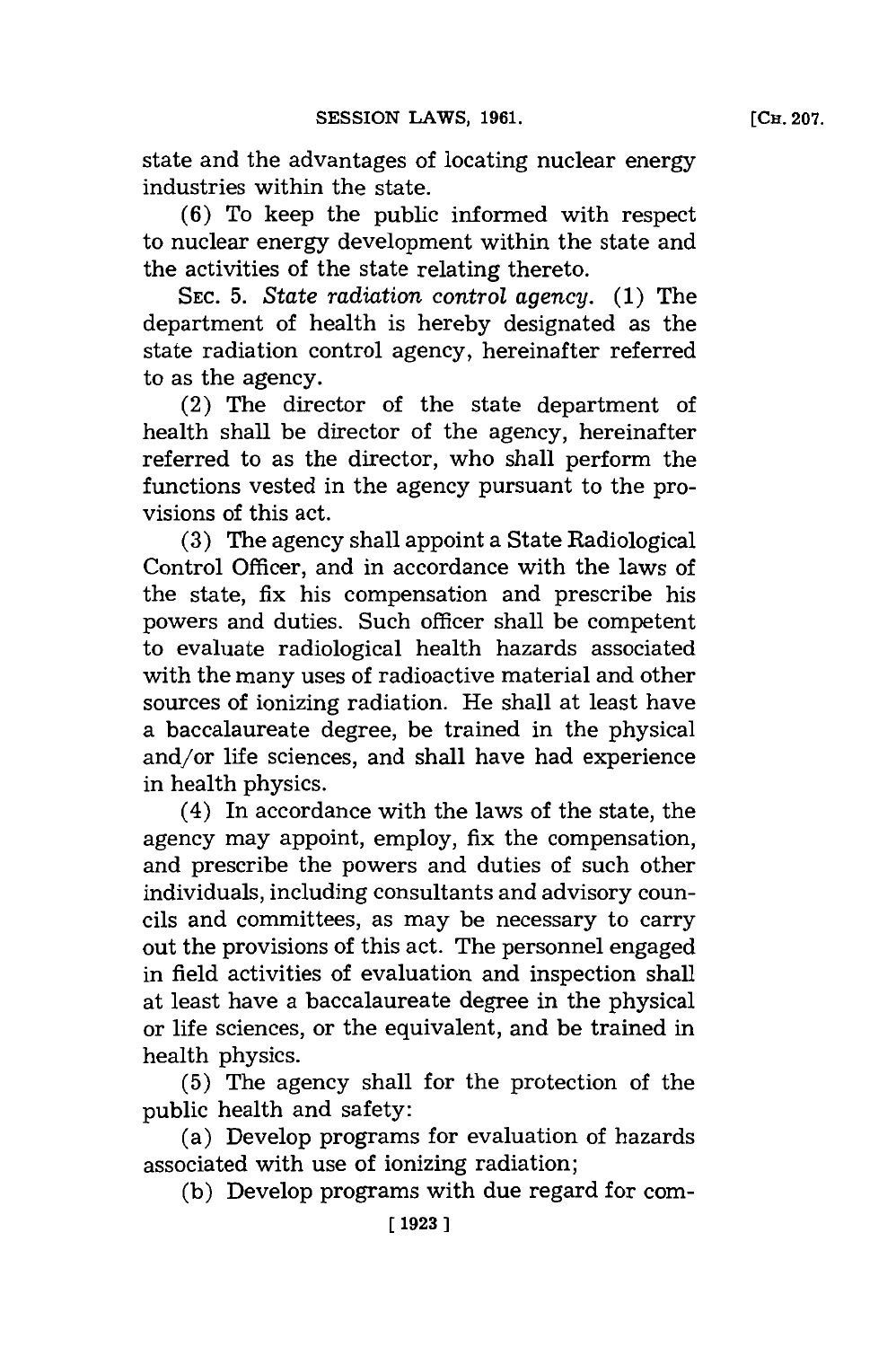patibility with federal programs for regulation of byproduct, source, and special nuclear materials;

(c) Formulate and, with the approval of the technical advisory board, adopt, promulgate, and repeal codes, rules and regulations relating to control of sources of ionizing radiation;

**(d)** Advise, consult, and cooperate with other agencies of the state, the federal government, other states and interstate agencies, political subdivisions, and with groups concerned with control of sources of ionizing radiation;

(e) Have the authority to accept and administer loans, grants, or other funds or gifts, conditional or otherwise, in furtherance of its functions, from the federal government and from other sources, public or private;

**(f)** Encourage, participate in, or conduct studies, investigations, training, research, and demonstrations relating to control of sources of ionizing radiation;

**(g)** Collect and disseminate information relating to control of sources of ionizing radiation, including:

(i) Maintenance of a file of all licenses issued in this state **by** the United States Atomic Energy Commission, or any successor thereto;

(ii) Maintenance of a file of registrants possessing sources of ionizing radiation requiring registration under the provisions of this act and any administrative or judicial action pertaining thereto; and

(iii) Maintenance of a file of all rules and regulations relating to regulation of sources of ionizing radiation, pending or promulgated, and proceedings thereon.

(h) In connection with any contested case as defined **by** RCW 34.04.010 or any other administrative proceedings as provided for in this act, have the power to issue subpoenas in order to compel the at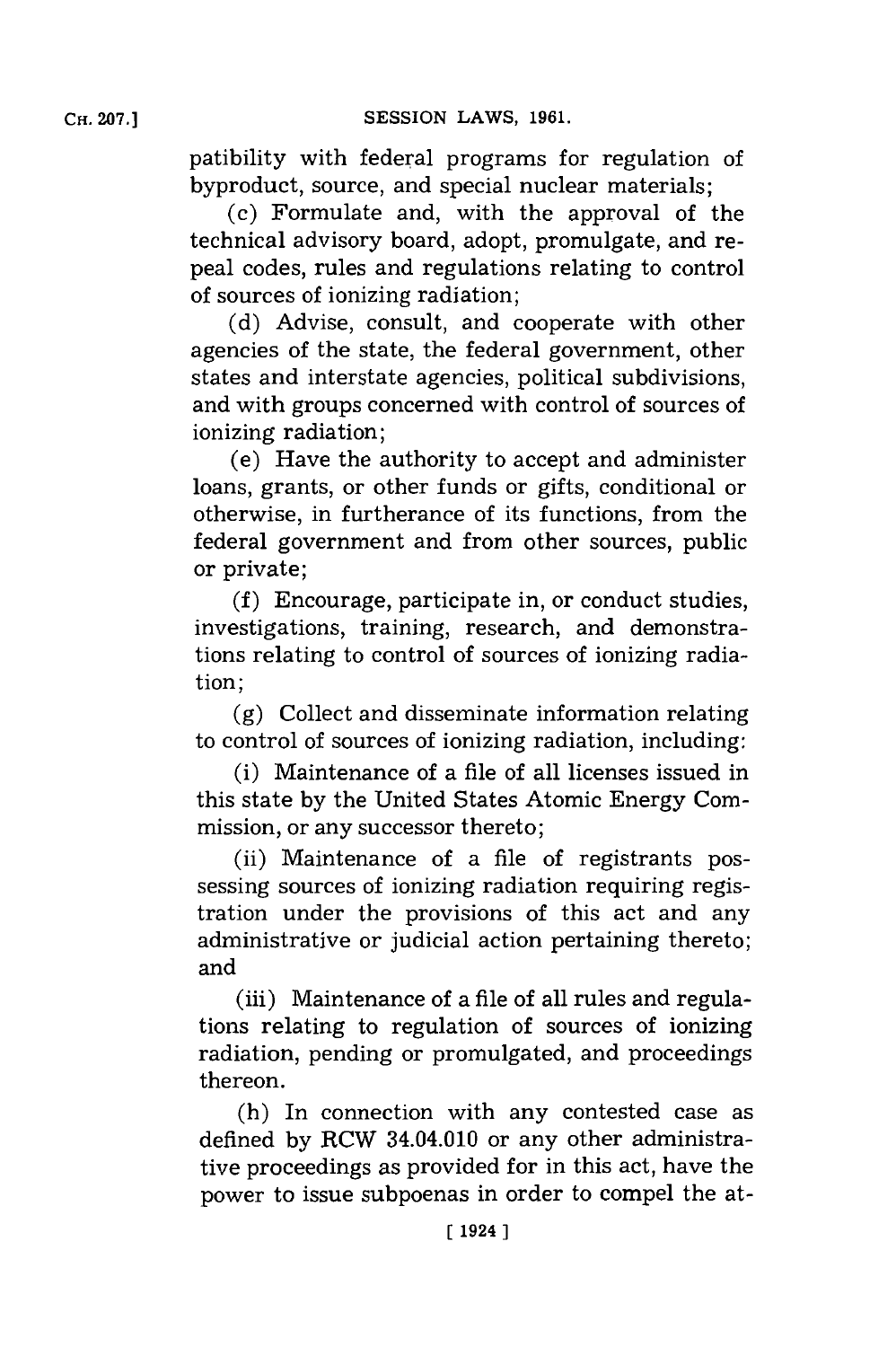tendance of necessary witnesses and/or the production of records or documents.

**SEC.** *6. Technical advisory board on radiation* control. The director of health, with the approval of the governor, shall appoint a technical advisory board to serve in an advisory capacity to the agency, which shall furnish technical advice to the agency and shall advise with reference to matters of policy affecting administration of this act, and approve the rules and regulations provided for herein. The board shall be comprised of nine individuals including representatives of the healing arts, research, industrial and other recognized users of ionizing radiation or experts in the field of physiological affects of ionizing radiation: *Provided,* That no more than two individuals shall represent any single profession or scientific discipline.

The director of the agency shall be ex officio chairman of the board without vote except in cases of a tie. The state radiation control officer shall be a member of the board ex officio without vote and serve as secretary to the board. The members' term of office shall be four years except that the terms of those first appointed shall expire as follows: Two at the end of one year after effective date, two at the end of two years after such date, two at the end of three years after such date, and three after the end of four years after such date as designated **by** the director at the time of appointment. If a vacancy occurs, the director shall appoint a member for the remaining portion of that term.

The board shall hold meetings at the call of the chairman or upon request of any four members. The members of the board shall serve without compensation but shall be reimbursed **by** the agency for the actual expenses incurred in the discharge of their official duties.

**SEC.** *7. Advisory council on nuclear energy and radiation.* **(1)** There is hereby created an advisory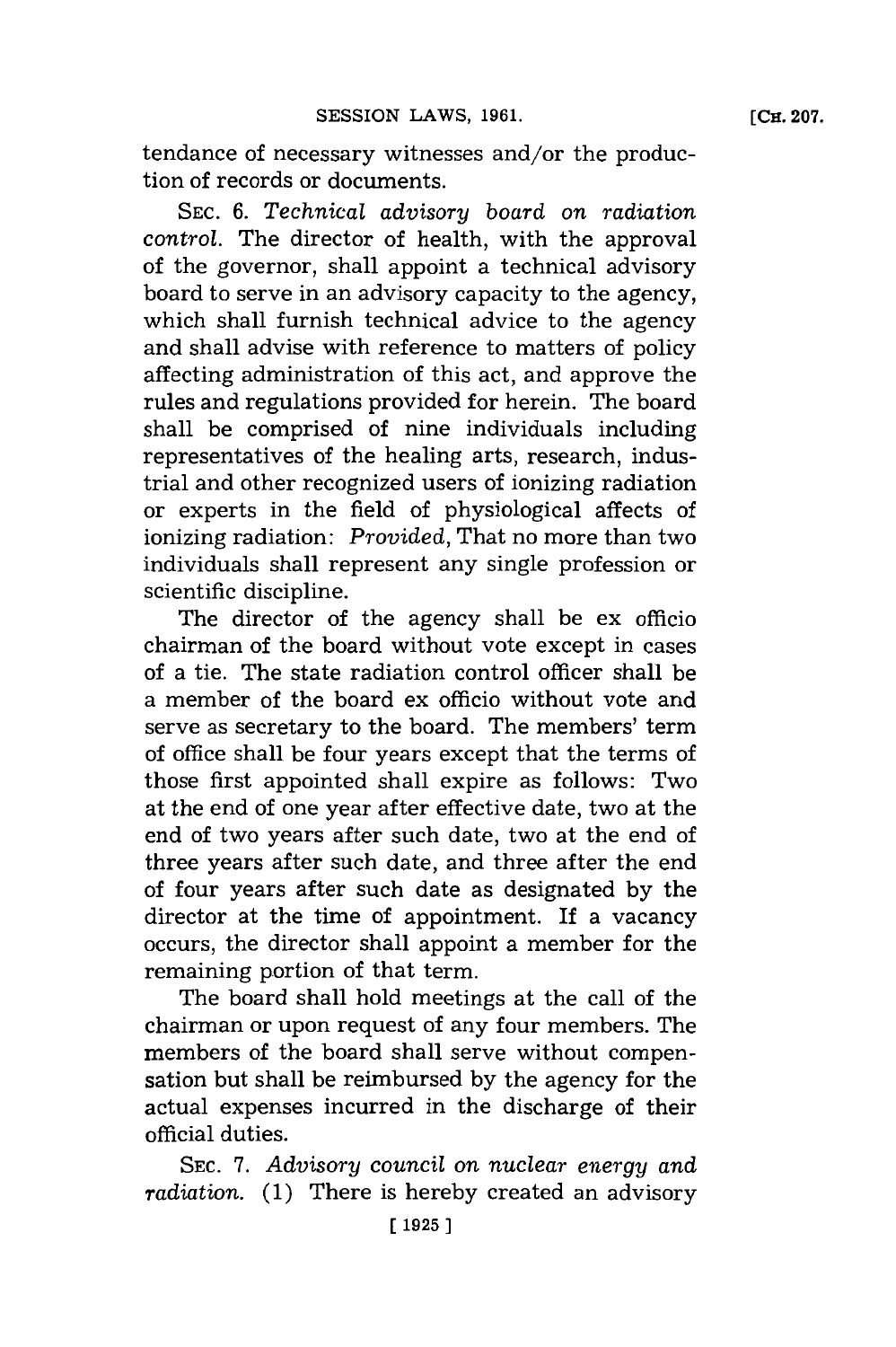council on nuclear energy and radiation, hereinafter referred to as the council, consisting of seven members appointed **by** the governor and serving at his pleasure. Membership on the advisory council shall include, but not be limited to, representatives from industry, labor, the healing arts, research and education. In addition the directors of the department of health, department of labor and industries, department of agriculture, and the department of commerce and economic development shall serve as ex officio members of the council. The governor shall designate from his appointees a member to serve as chairman of the council. Members of the council shall receive no salary or compensation for services but shall be reimbursed for actual expenses incurred while engaged in the business of the council.

(2) The council shall:

(a) Review and evaluate policies and programs of the state relating to ionization radiation.

**(b)** Make recommendations to the governor and furnish such advice as may be required on matters relating to development, utilization, and regulation of sources of ionizing radiation.

(c) Make an annual report to the governor.

**(d)** Review, after any agency, agencies, board or commission has held any public hearing required **by** this act or chapter 34.04 RCW prior to promulgation and filing with the code reviser, the proposed rules and regulations of the state radiation control agency and all other boards, agencies, and commissions of this state relating to use and control of sources of ionizing radiation to determine that such rules and regulations are consistent with rules and regulations of other agencies, boards, and commissions of the state. Proposed rules and regulations shall not be filed with the code reviser until sixty days after submission to the board unless the board waives all or any part of such sixty day period.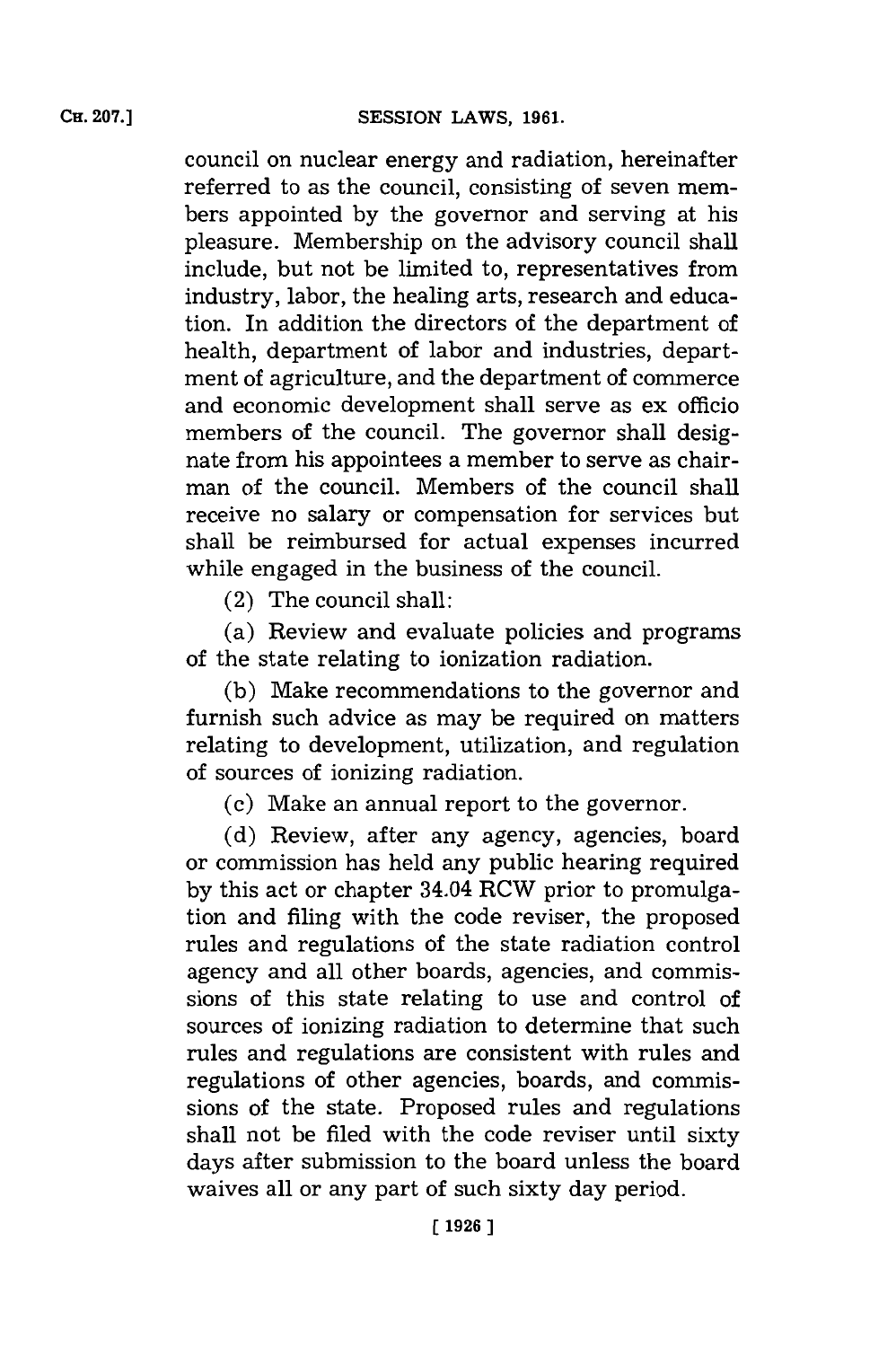(e) When the board determines that any proposed rules or regulations or parts thereof are inconsistent with rules and regulations of other agencies, boards, or commissions of the state, the board will so advise the governor and the appropriate agency, agencies, boards or commissions, and consult with them in an effort to resolve any such inconsistencies.

**(f)** Have the power to employ, compensate, and prescribe the powers and duties of such individuals as may be necessary to properly carry out the duties of the council from whatever funds which may be made available to the council for such purpose, including the power to employ an executive secretary to perform the administrative functions of the council.

**SEC. 8.** *Registration of sources of ionizing radiation.*

**(1)** The agency may require registration of all sources of ionizing radiation.

(2) The agency may exempt certain sources of ionizing radiation or kinds of uses or users from the registration requirements set forth in this section when the agency makes a finding after approval of the technical advisory board that the exemption of such sources of ionizing radiation or kinds of uses or users will not constitute a significant risk to the health and safety of the public.

**(3)** Rules and regulations promulgated pursuant to this act may provide for recognition of other state or federal licenses as the agency shall deem desirable, subject to such registration requirements as the agency may prescribe.

**SEC. 9.** *Inspection.* The agency or its duly authorized representative shall have the power to enter at all reasonable times upon any private or public property for the purpose of determining whether or not there is compliance with or violation of the pro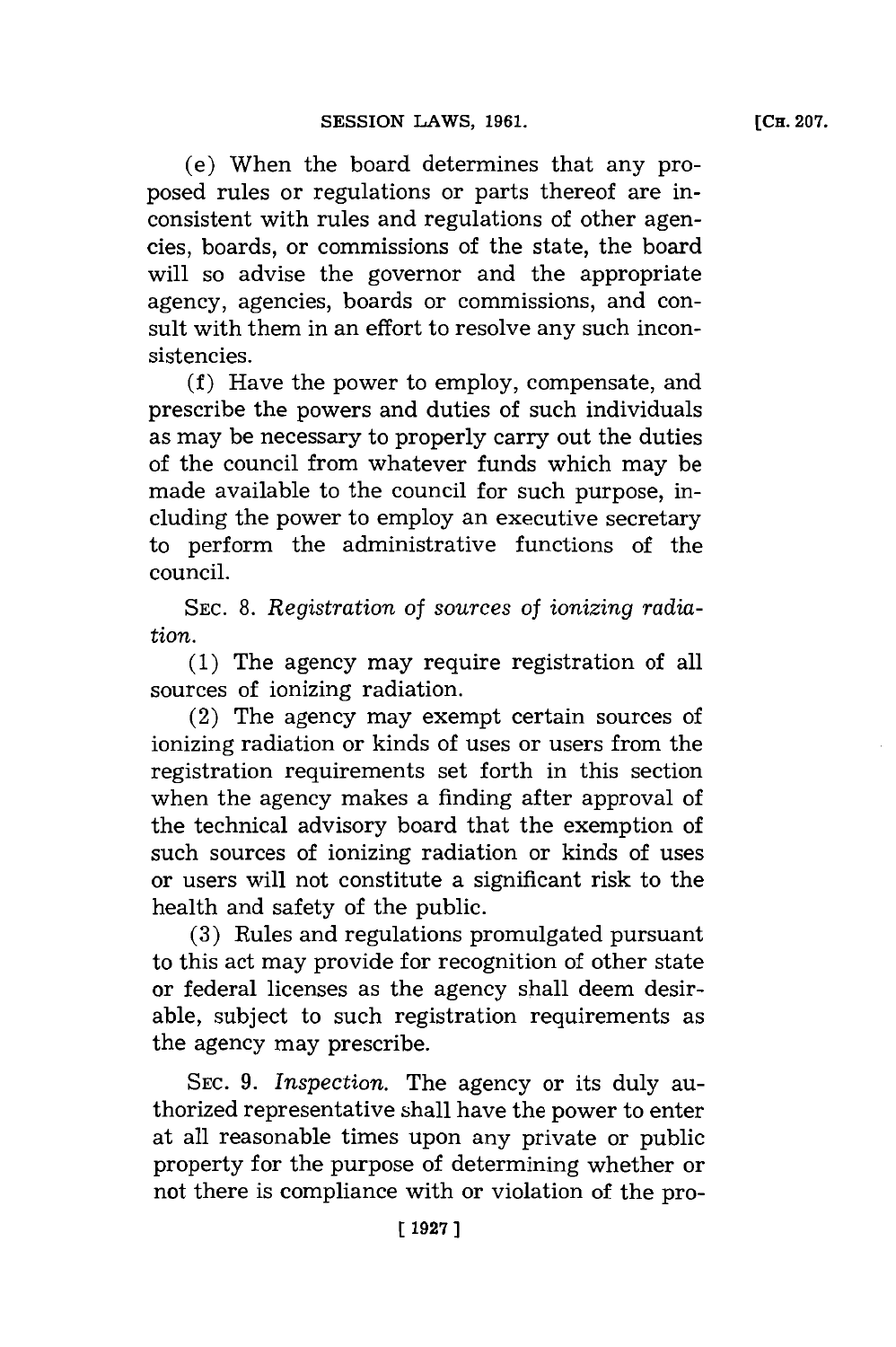visions of this act and rules and regulations issued thereunder, except that entry into areas under the exclusive jurisdiction of the federal government, or security areas under the direct or indirect jurisdiction of the federal government, shall be effected only with the concurrence of the federal government or its duly designated representative.

**SEC. 10.** *Records.* **(1)** The agency shall require each person who possesses or uses a source of ionizing radiation to maintain necessary records relating to its receipt, use, storage, transfer, or disposal and such other records as the agency may require which will permit the determination of the extent of occupational and public exposure from the radiation source. Copies of these records shall be submitted to the agency on request. These requirements are subject to such exemptions as may be provided **by** rules.

(2) The agency may **by** rule and regulation establish standards requiring that personnel monitoring be provided for any employee potentially exposed to ionizing radiation and may provide for the reporting to any employee of his radiation exposure record.

**SEC. 11.** *Federal-state agreements.* The governor, on behalf of this state, is authorized to enter into agreements with the federal government providing for discontinuance of certain of the federal government's responsibilities with respect to sources of ionizing radiation and the assumption thereof **by** this state pursuant to this act.

**SEC.** 12. *Inspection agreements and training programs.* **(1)** The agency is authorized to enter into an agreement or agreements with the federal government, other states, or interstate agencies, whereby this state will perform on a cooperative basis with the federal government, other states, or interstate agencies, inspections or other functions relating to control of sources of ionizing radiation.

(2) The agency may institute training programs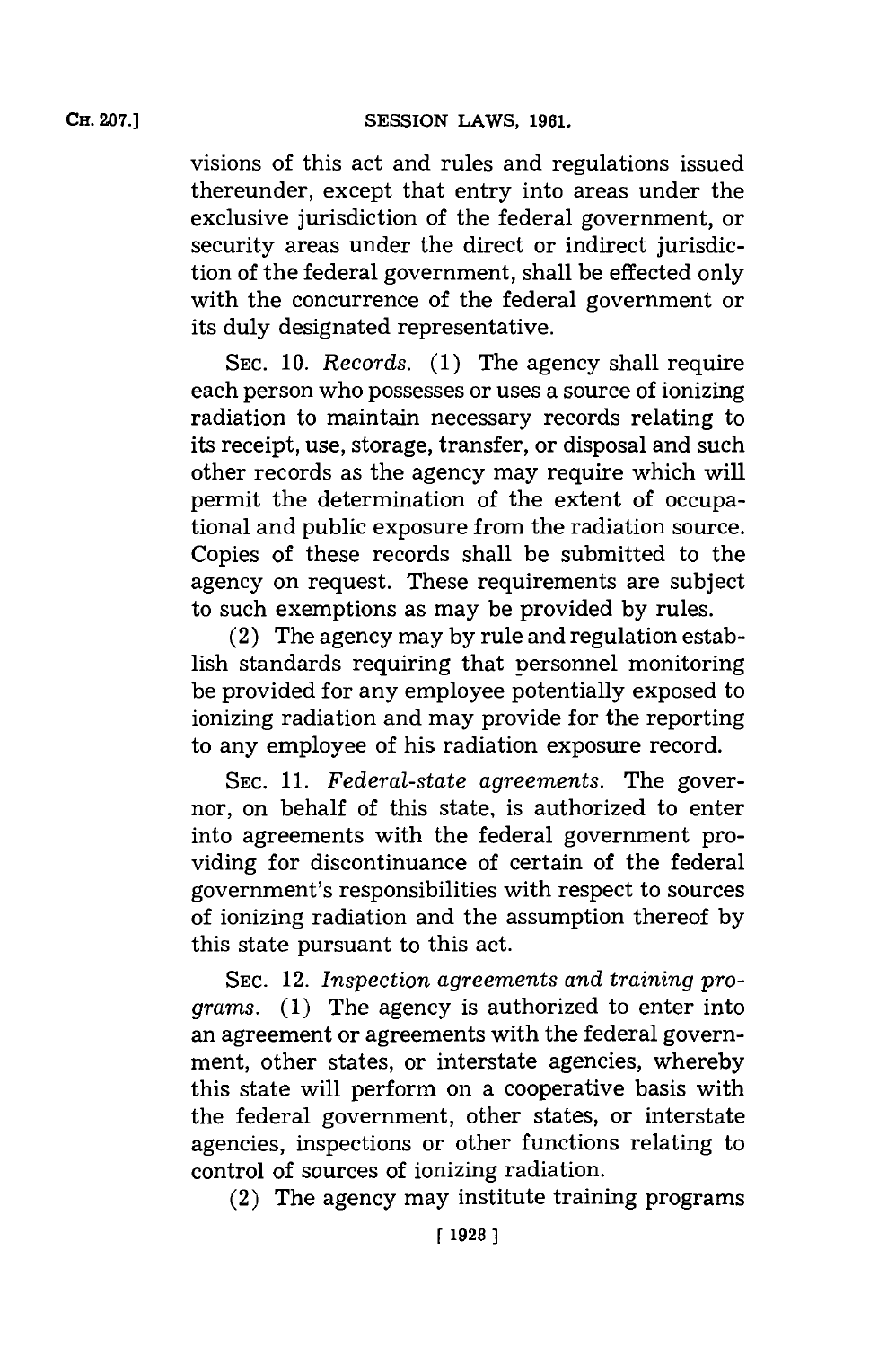for the purpose of qualifying personnel to carry out the provisions of this act and may make said personnel available for participation in any program or programs of the federal government, other states, or interstate agencies in furtherance of the purposes of this act.

**SEC. 13.** *Administrative procedure.* In any proceeding under this act for the issuance or modification or repeal of rules and regulations relating to control of sources of ionizing radiation, the agency shall comply with the requirements of RCW 34.04- .020.

Notwithstanding any other provision of this act, whenever the agency finds that an emergency exists requiring immediate action to protect the public health, safety, or general welfare, the agency may, in accordance with RCW 34.04.030 without notice or hearing, issue a regulation or order reciting the existence of such emergency and require that such action be taken as is necessary to meet the emergency. As specified in RCW 34.04.030, such regulations or orders shall be effective immediately.

**SEC.** 14. *Injunction proceedings.* Notwithstanding the existence or use of any other remedy, whenever any person has engaged in, or is about to engage in, any acts or practices which constitute or will constitute a violation of any provision of this act, or any rule, regulation, or order issued thereunder, the attorney general upon the request of the agency, after notice to such person and opportunity to comply, may make application to the appropriate court for an order enjoining such acts or practices, or for an order directing compliance, and upon a showing **by** the agency that such person has engaged in, or is about to engage in, any such acts or practices, a permanent or temporary injunction, restraining order, or other order may be granted.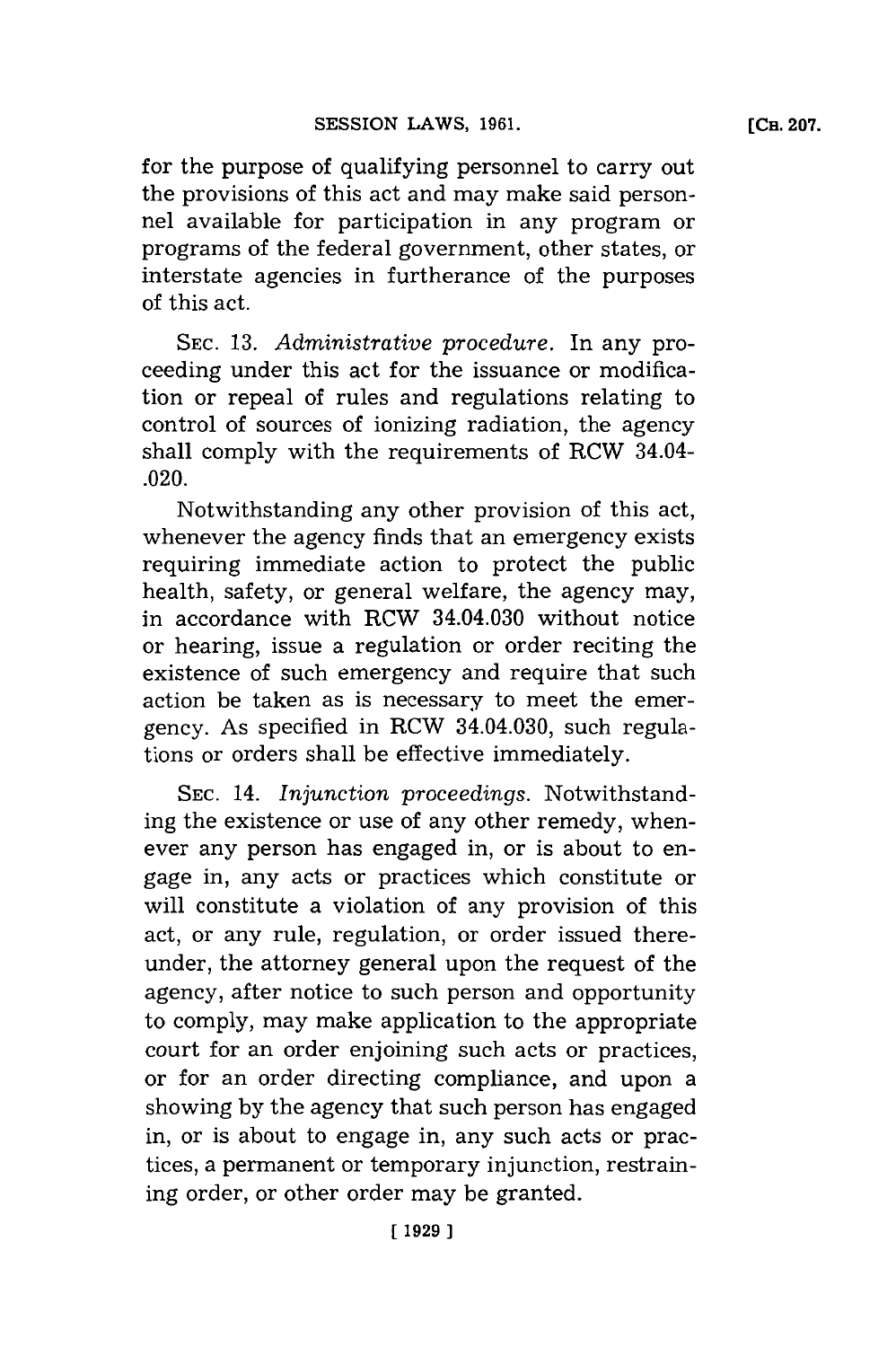**SEC. 15.** *Prohibited uses.* It shall be unlawful for any person to use, manufacture, produce, transport, transfer, receive, acquire, own, or possess any source of ionizing radiation unless registered with, or exempted **by** the agency in accordance with the provisions of this act.

**SEC. 16.** *Impounding of materials.* The agency shall have the authority in the event of an emergency to impound or order the impounding of sources of ionizing radiation in the possession of any person who is not equipped to observe or fails to observe the provisions of this act or any rules or regulations issued thereunder.

SEC. 17. Prohibition fluoroscopic x-ray shoefit*ting devices.* The operation or maintenance of any x-ray, fluoroscopic, or other equipment or apparatus employing roentgen rays, in the fitting of shoes or other footwear or in the viewing of bones in the feet is prohibited. This prohibition does not apply to any licensed physician, surgeon, chiropodist, or any person practicing a licensed healing art, or any technician working under the direct and immediate supervision of such persons.

**SEC. 18.** *Exemptions.* This act shall not apply to the following sources or conditions:

**(1)** Electrical equipment that is not intended primarily to produce radiation, and that, **by** nature of design, does not produce radiation at the point of nearest approach at a weekly rate higher than onetenth the appropriate limit for any critical organ exposed. The production testing or production servicing of such equipment shall not be exempt.

(2) Radiation machines during process of manufacture, or in storage or transit: *Provided,* That this exclusion shall not apply to functional testing of such machines.

**(3)** Any radioactive material while being transported in conformity with regulations adopted **by**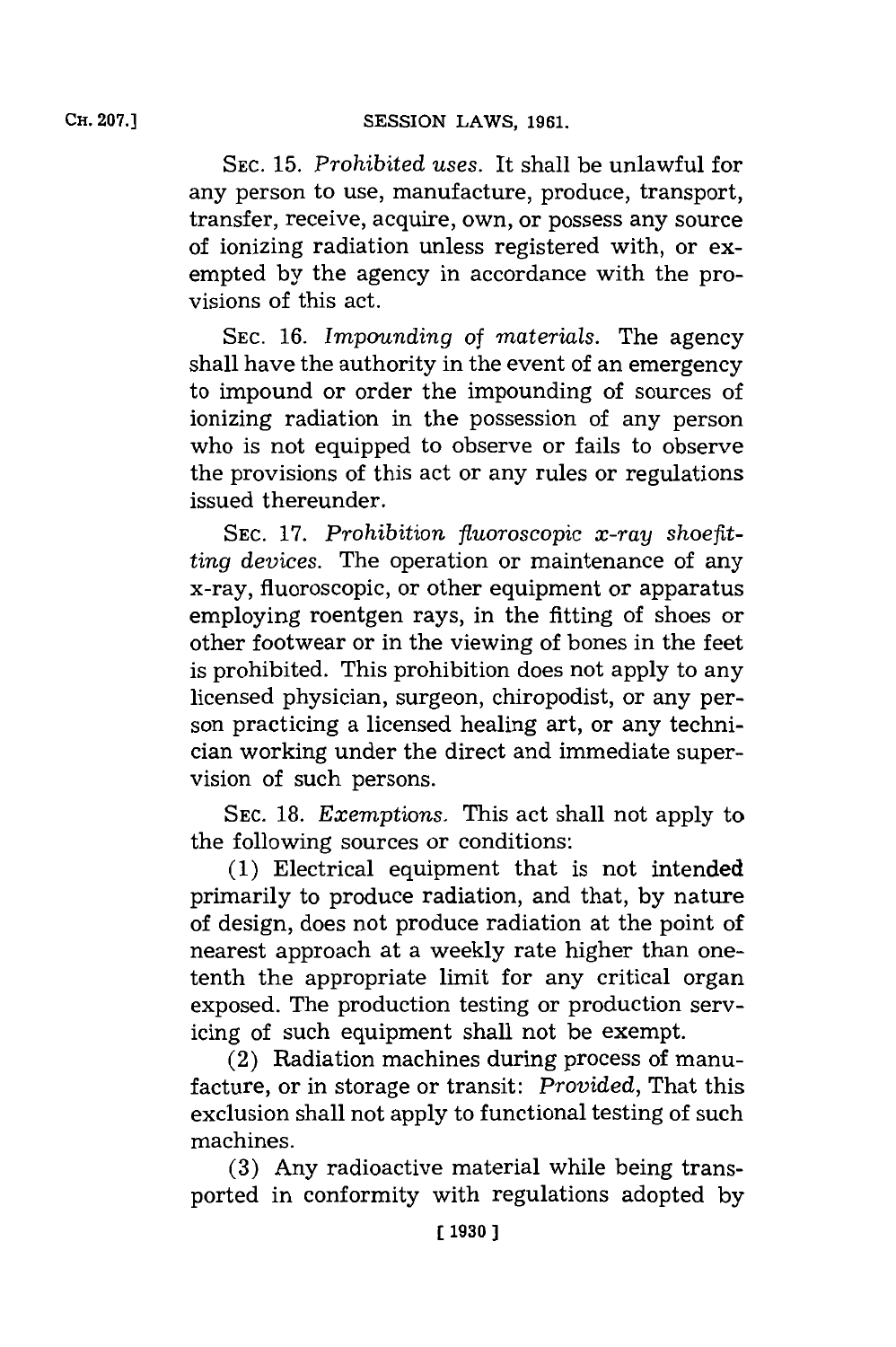**[CH. 207.**

the Atomic Energy Commission, or any successor thereto, or the Interstate Commerce Commission, and specifically applicable to the transportation of such radioactive materials.

(4) No exemptions under this section are granted for those quantities or types of activities which do not comply with the established rules and regulations promulgated **by** the Atomic Energy Commission, or any successor thereto.

**SEC. 19.** *Professional uses.* Nothing in this act shall be construed to limit the kind or amount of radiation that may be intentionally applied to a person for diagnostic or therapeutic purposes **by** or under the immediate direction of a licensed practitioner of the healing arts acting within the scope of his professional license.

**SEC.** 20. *Penalties.* Any person who violates any of the provisions of this act or rules, regulations, or orders in effect pursuant thereto shall be guilty of a gross misdemeanor.

**SEC.** 21. *Severability.* If any part, or parts of this act shall be held unconstitutional, the remaining provisions shall be given full force and effect, as completely as if the part held unconstitutional had not been included herein, if any such remaining part or parts can then be administered for the declared purposes of this act.

**SEC.** 22. *Repeal.* Chapter **92,** Laws of **1957** and RCW 43.39.010 through 43.39.120 are each hereby repealed.

**SEC. 23.** *Effective date.* The provisions of this act relating to the control of byproduct, source and special nuclear materials shall become effective on the effective date of the agreement between the federal govermnent and this state as authorized in section **11** of this act. **All** other provisions of this act shall become effective on the 30th day of June, **1961.**